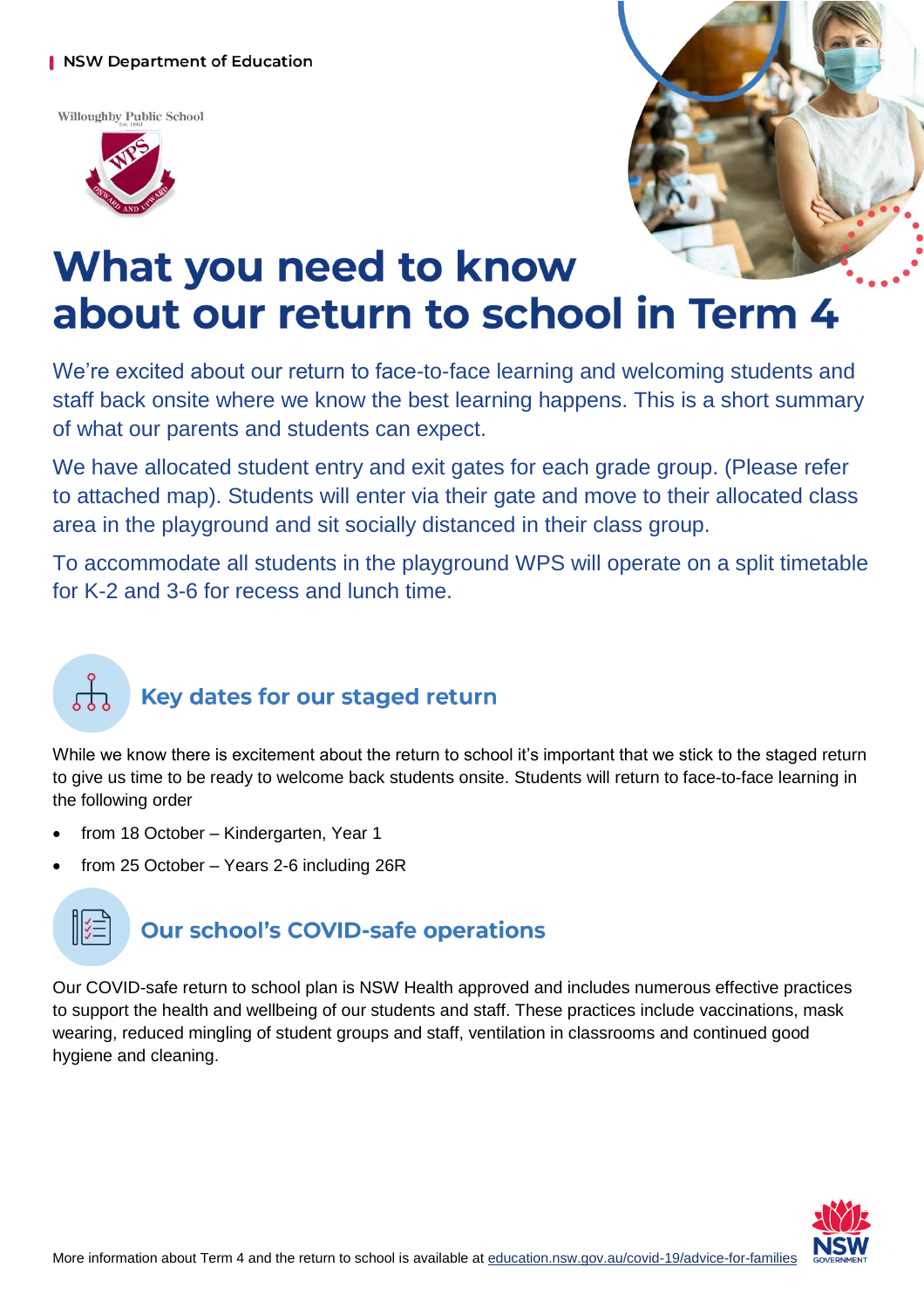## **Keeping student groups together**

As we return to school students will be kept in their cohorts to minimise opportunities for transmission of COVID-19 and to enable effective contact tracing and containment. This means minimising interaction between students on school grounds and keeping cohorts together where possible.

### **K-2 Times:**

From 8:35 – 9:00 Enter via your grade/ stage gate. Same gate used for exit at 3pm.

Year 1 – Gate 1 – Bag area near fixed equipment Rose Garden

Year 2 – Gate 2 – Bag area top end of Rose Garden

Kindergarten - Gate 6 – Class designated area in Area 1.

| K-2 Recess: |                              | K-2 Lunch time:                  |               |
|-------------|------------------------------|----------------------------------|---------------|
|             | Eating time: $11:00 - 11:10$ | Eating time:                     | $1:00 - 1:10$ |
|             | Play time: $11:10 - 11:30$   | Lunch First half:                | $1:10 - 1:30$ |
|             |                              | Lunch Second half: $1:30 - 1:50$ |               |

### **3-6 Times:**

From 8:35 – 9:00 Enter via your grade / stage gate. Same gate used for exit at 3pm.

Year 3 – Gate 5 – Bag area adjacent to Block B

Year 4 – Gate 5 – Basketball court

Year 5 – Gate 3 – Back of hall COLA

Year 6 Gate 3 – Blue roof

### **3-6 Lunch time:**

| Eating time:                     | $11:30 - 11:40$ | Eating time: $1:50 - 2:00$ |  |
|----------------------------------|-----------------|----------------------------|--|
| Lunch First half:                | $11:40 - 12:00$ | Play time: $2:00 - 2:20$   |  |
| Lunch Second half: 12:00 - 12:20 |                 |                            |  |

Each grade cohort will play in designated playground areas for recess and lunch each day. Kindergarten will remain in Area 1. Other grades will rotate through a different playground area each day.

**3-6 Recess:**

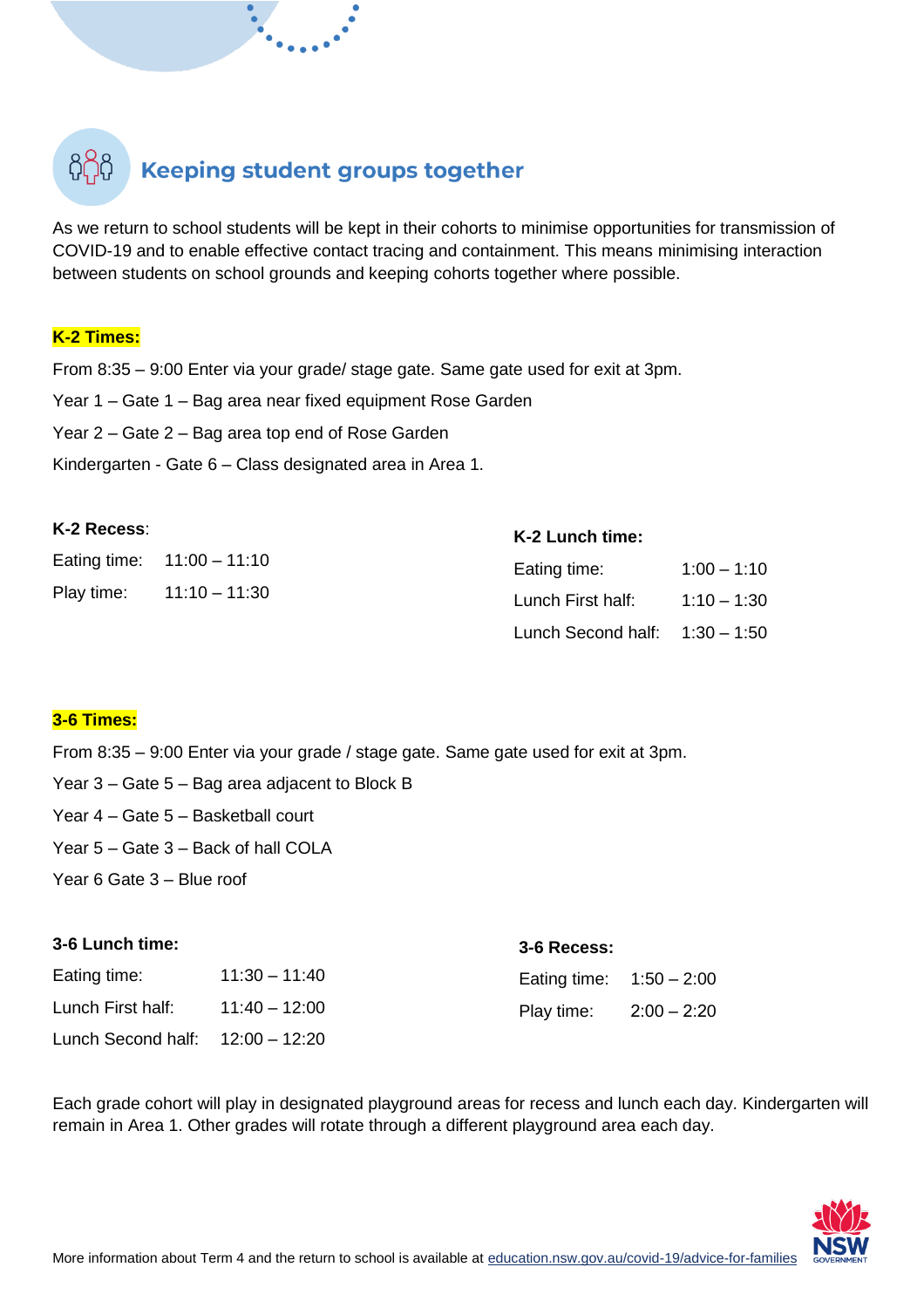### **Mask wearing for students and staff**

Masks are required to be worn on the school site by staff indoors and outdoors and are strongly recommended for students indoors and outdoors unless exercising or eating.

To support sustainable practice, we recommend that students wear cloth mask that can be washed regularly.

## **Vaccinations**

All staff required on site supporting the return to school will need to be fully vaccinated from 18 October. Then from 8 November all staff, contractors, volunteers and students on student placement on a school site will need to be fully vaccinated, including Outside of School Hours Care staff.



Having open or well-ventilated spaces reduces the risk of transmission of COVID-19 because infectious particles are more quickly diffused in the open air. The department will continue to work with NSW Health to provide us with advice and guidance on maintaining good ventilation in our school and we will make use of our outdoor spaces wherever practical.



.

### **School activities**

During Term 4 many school-based activities will remain on hold until NSW Health advise otherwise. This includes large celebrations like assemblies, presentation days and graduations, arts and sports events.



Parents and students will be notified if a decision is made to close the school due to a confirmed case of

COVID-19. During this time we will continue to provide learning from home activities and we will let you know when we can return to face-to-face learning.

Please ensure you have downloaded the Skoolbag App for WPS communication.

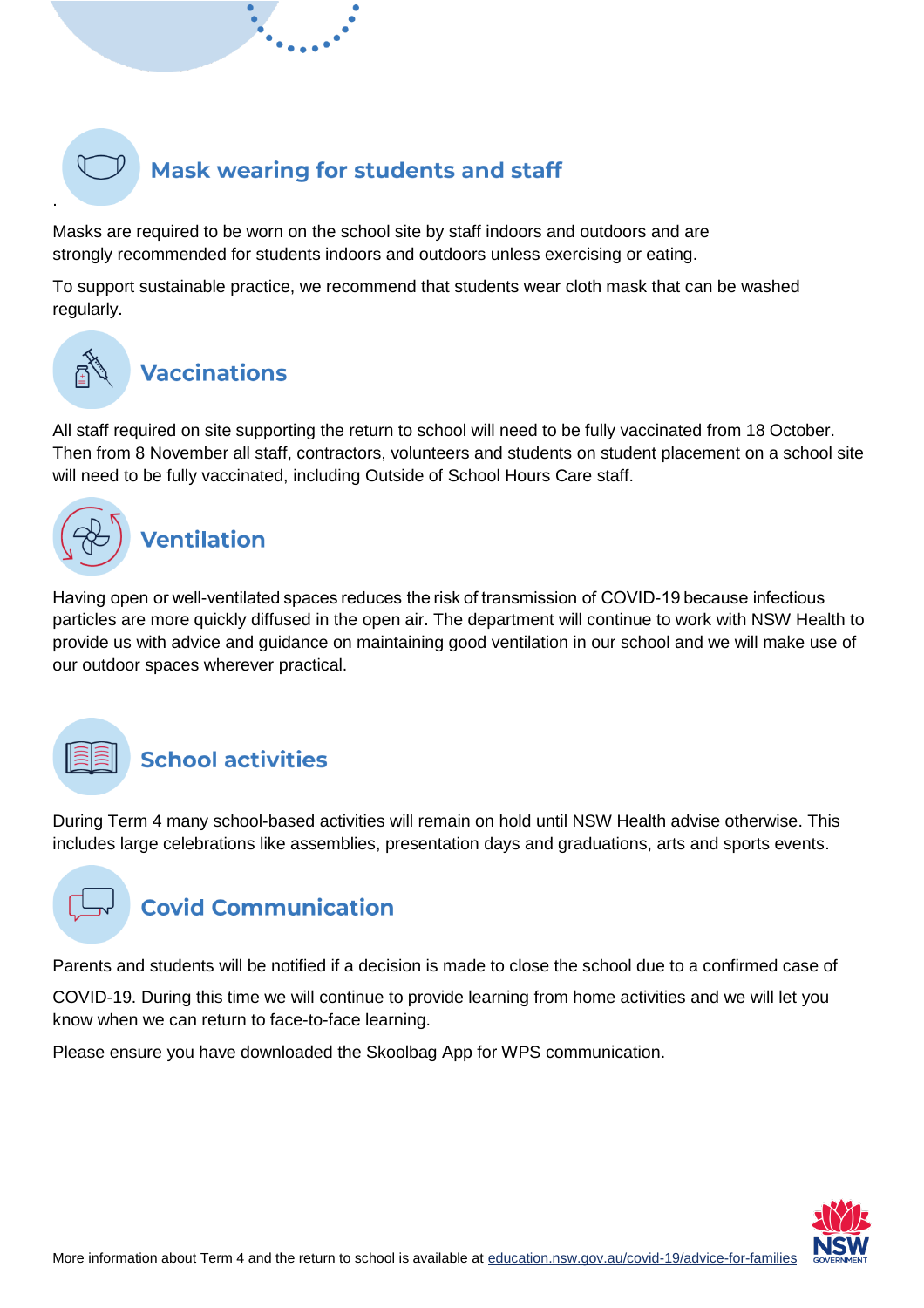

Out of school hours care, vacation care settings and preschools operating on school sites will follow the same COVID-safe guidelines as public schools including the requirement to be fully vaccinated from 8 November.



### **Orientation and transition to school**

Onsite orientations and transition programs are not currently allowed in person on school sites until we are advised differently by NSW Health. We'll share more information in the coming weeks about our school's virtual orientation and transition program.

Willoughby PS Kindergarten 2022 Transition to school virtual information will accessible on Monday 18 October 2021 from midday. We are hopeful that we will be able to host our new students onsite later in the term – we will confirm at a later date.

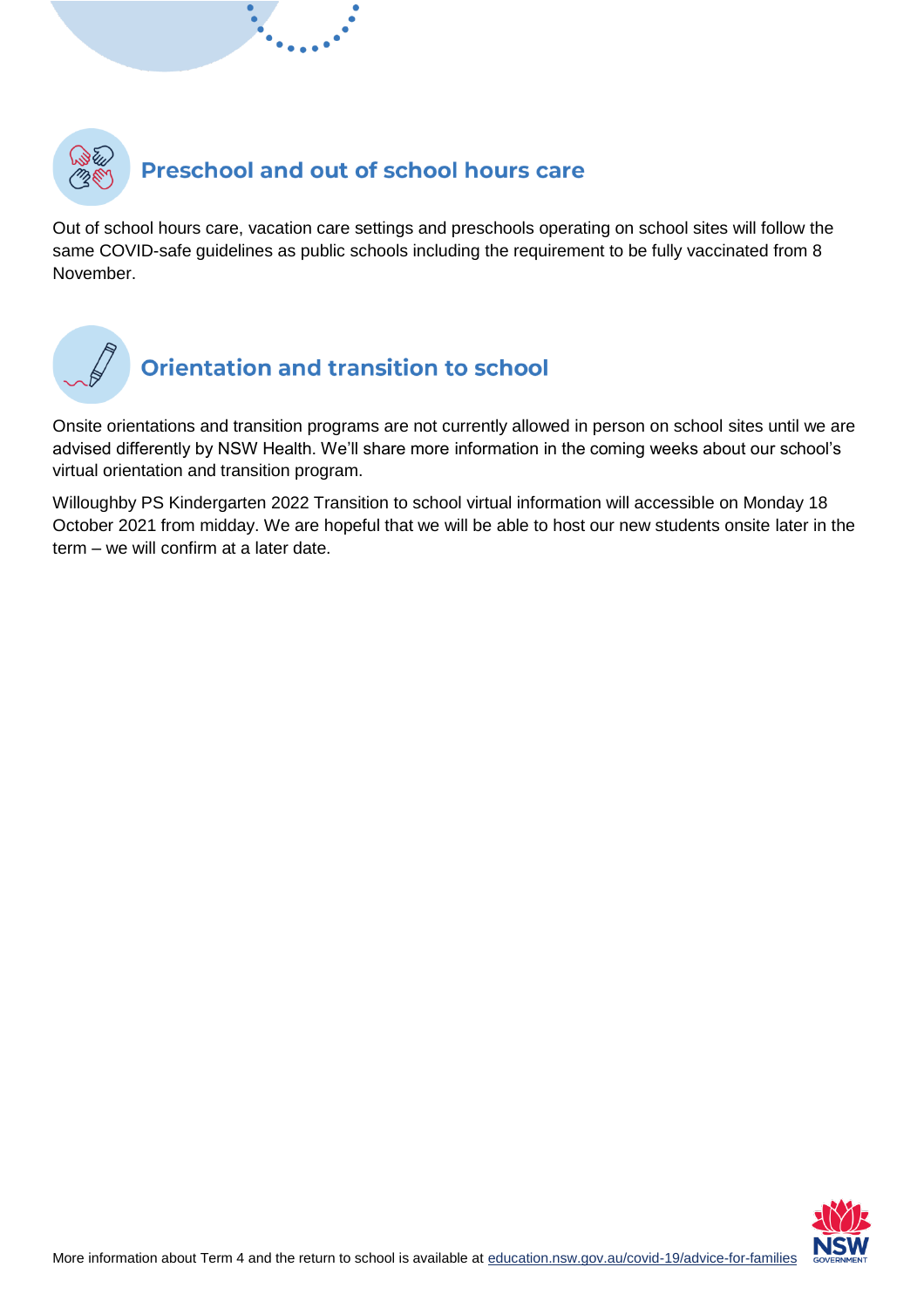

**grade bag shown on map. Students will need to bring a book to read. There is NO before school play and no mixing of grades.**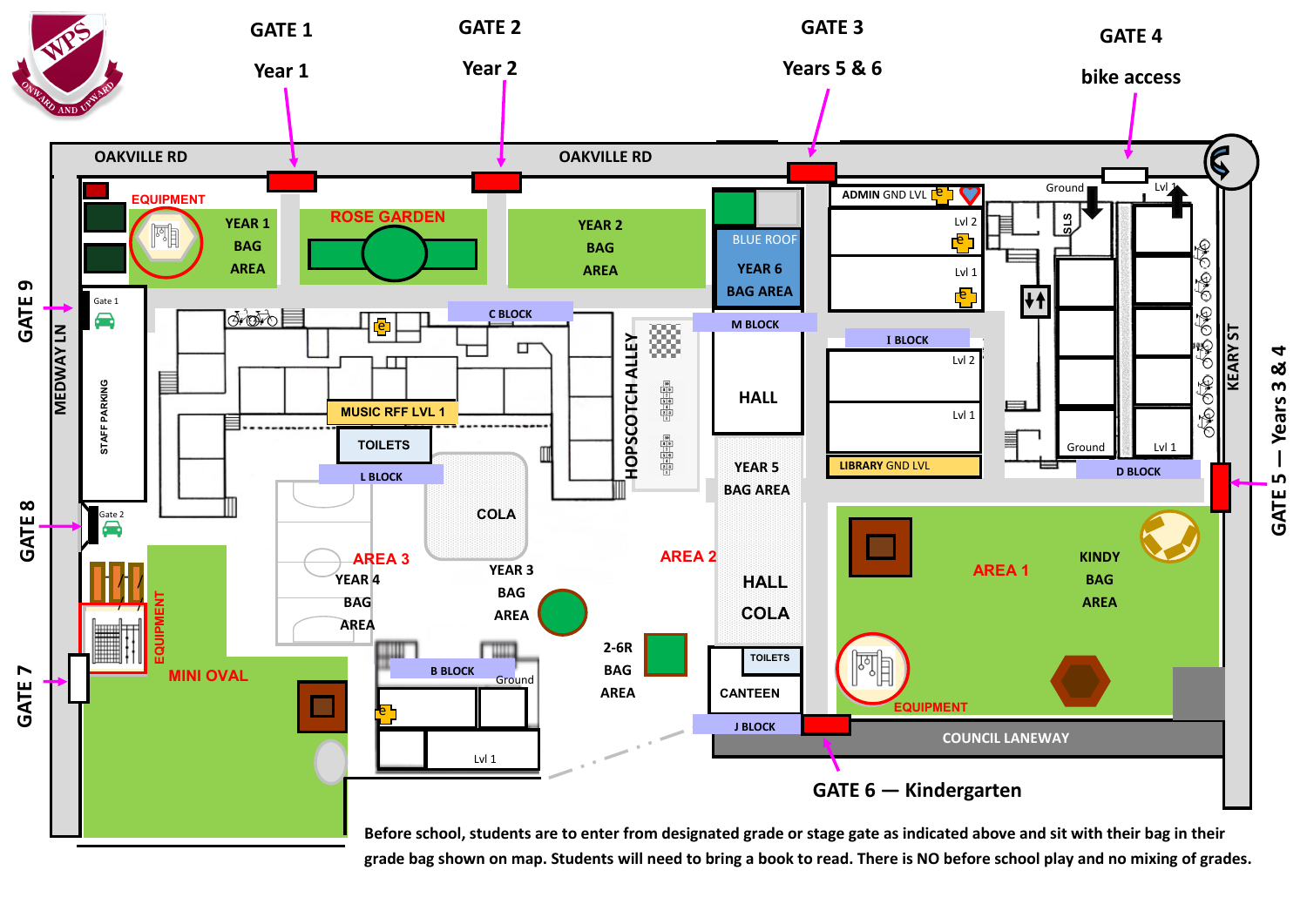### **Willoughby Public School**



We are excited to welcome students back to on-site learning. All students should be at school on the date indicated for their year group unless they are currently unwell, or have been told to isolate by NSW Health. Teachers will be marking attendance and will be in contact with you if your child is absent. There will be only one learning package delivered, which will be face to face for all students from the 25<sup>th</sup> October, 2021 (with Kindergarten and Year 1 returning on 18<sup>th</sup> October.) Only essential visitors are allowed on school sites, no parents will be able to attend site at this point. Please return any technology equipment that you may have borrowed to the library.

#### **What we're doing to minimise risk at Willoughby PS:**

|               | <b>Classroom</b>                | Playground                                                      | Movement around the school                                       | <b>Shared Spaces</b>               |
|---------------|---------------------------------|-----------------------------------------------------------------|------------------------------------------------------------------|------------------------------------|
|               |                                 |                                                                 |                                                                  | Toilets, Music                     |
|               |                                 |                                                                 |                                                                  | room, Canteen, Library, Learning   |
|               |                                 |                                                                 |                                                                  | Support, EALD)                     |
| <b>School</b> | *DoE has checked all windows    | *Staggered break times                                          | *Entry and exit points clearly                                   | *Designated toilets to stage       |
|               | and fans are operational to     | operating on separate K-2 & 3-6                                 | labelled and followed for each                                   | cohorts (unless need is urgent)    |
|               | increase ventilation.           | timetables.                                                     | grade (where learning packs                                      | *Additional enhanced cleaning in   |
|               | *DoE has provided additional    | *Cohorts will be allocated                                      | have been picked up - see map                                    | all high touch areas.              |
|               | hygiene products.               | separate areas to play.                                         | attached).                                                       | *Online canteen lunch              |
|               | *PBEL lessons developed to      |                                                                 | *Additional enhanced cleaning in *A-Z meeting points along Keary | orders only - distributed to       |
|               | support safe and hygienic       | all high touch areas                                            | and Oakville fence line for                                      | students. There will be no on-site |
|               | practices.                      | *One cohort will be using                                       | families for each family to                                      | canteen for face-to face           |
|               |                                 | *Additional enhanced cleaning in play ground equipment per day, | choose a meeting point to avoid purchases.                       |                                    |
|               | all high touch areas            | with cleaning at the end of each                                | crowding at gates.                                               |                                    |
|               | *Outdoor settings will be used  | day.                                                            | *Additional enhanced cleaning in                                 |                                    |
|               | for learning where practicable. | *Designated areas for lining up                                 | all high touch areas.                                            |                                    |
|               | *All staff on-site, including   | before school and after recess                                  |                                                                  |                                    |
|               | teachers, administration staff, | and lunch for each class.                                       |                                                                  |                                    |
|               | SLSOs, GA, executive, canteen,  |                                                                 |                                                                  |                                    |
|               | OOSH, casual teachers will be   |                                                                 |                                                                  |                                    |
|               | double-vaccinated,              |                                                                 |                                                                  |                                    |
|               | wearing masks and practicing    |                                                                 |                                                                  |                                    |
|               | safe hygiene practices.         |                                                                 |                                                                  |                                    |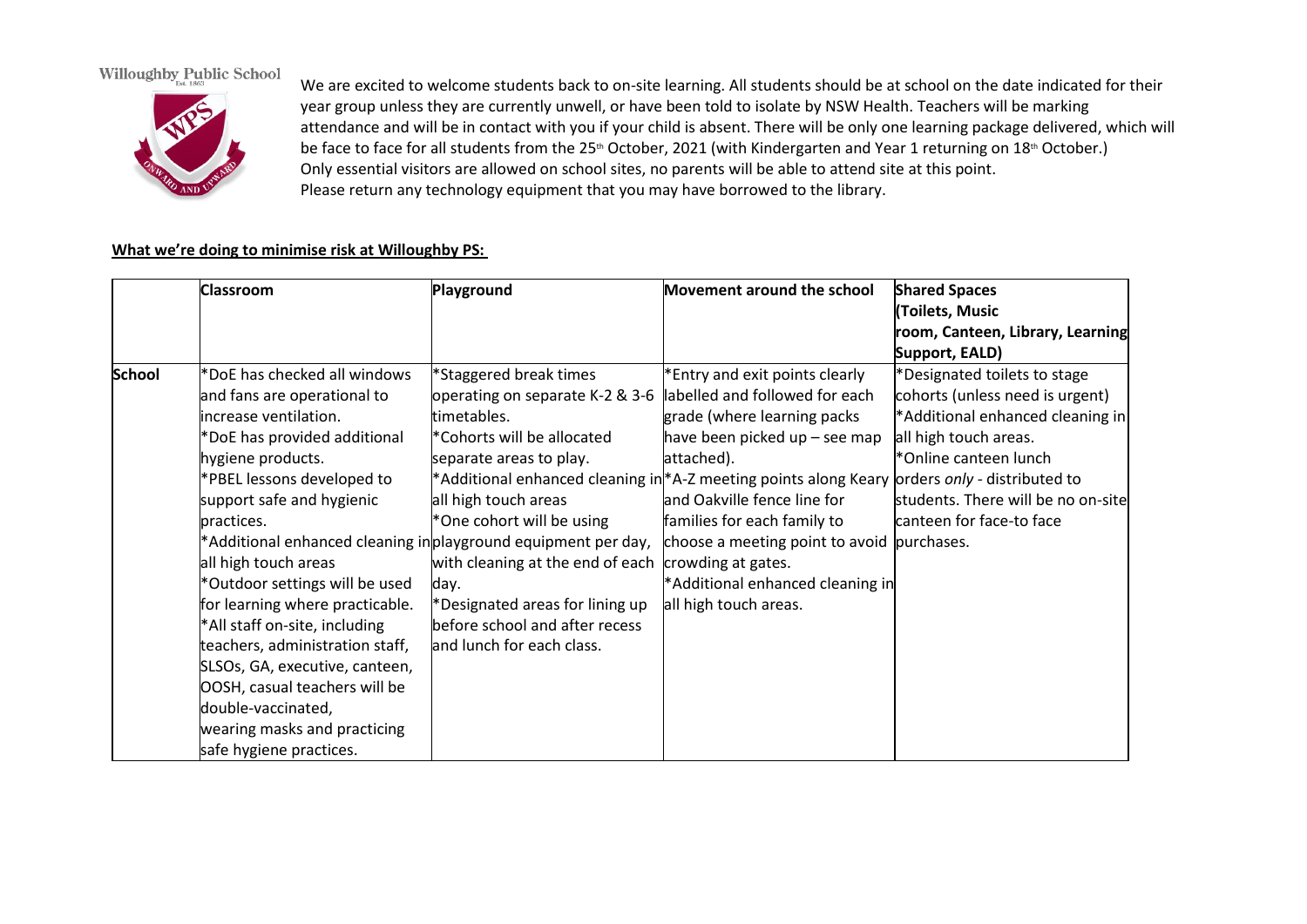| <b>Teachers</b> | *Leaving windows open, fans             | *Teachers supervising in the    | *Ensuring systems of entry/exit  *Expectations for use of shared |                             |
|-----------------|-----------------------------------------|---------------------------------|------------------------------------------------------------------|-----------------------------|
|                 | and air conditioners on to              | playground will be with their   | for movement around the schoolspaces revisited.                  |                             |
|                 | increase ventilation.                   | cohort where possible.          | being followed.                                                  |                             |
|                 | *Wearing face masks.                    | *Expectations in the playground | *Staggered entry/exit of each                                    |                             |
|                 | <sup>*</sup> Teach and monitor routines | revisited.                      | class into buildings.                                            |                             |
|                 | and systems to ensure regular           |                                 | *Teachers meeting classes at                                     |                             |
|                 | hand washing and hygiene                |                                 | their designated area to                                         |                             |
|                 | practices, including                    |                                 | enter/exit classroom and                                         |                             |
|                 | encouraging student wearing             |                                 | supervising all movement.                                        |                             |
|                 | of face masks.                          |                                 | *Expectations for movement                                       |                             |
|                 | *Expectations in the classroom          |                                 | around the school revisited.                                     |                             |
|                 | revisited.                              |                                 |                                                                  |                             |
|                 | *Encourage staggered toilet             |                                 |                                                                  |                             |
|                 | breaks at designated blocks.            |                                 |                                                                  |                             |
|                 |                                         |                                 |                                                                  |                             |
| <b>Students</b> | *Wipe down desks and                    | *Wipe down equipment after      | *Supply and use own                                              | *Wipe down desks and        |
|                 | equipment at the end of the             | luse.                           | equipment e.g. pencils, head                                     | equipment at the end of the |
|                 | day.                                    | *Wash hands before and after    | phones.                                                          | llesson.                    |
|                 | *Supply and use own                     | break times.                    | *Wash hands when entering the                                    |                             |
|                 | equipment e.g. pencils, head            |                                 | classroom.                                                       |                             |
|                 | phones.                                 |                                 |                                                                  |                             |
|                 | *Wash hands before                      |                                 |                                                                  |                             |
|                 | entering the classroom.                 |                                 |                                                                  |                             |
|                 | *Students will participate in           |                                 |                                                                  |                             |
|                 | PBEL lessons that support safe          |                                 |                                                                  |                             |
|                 | and hygienic practices                  |                                 |                                                                  |                             |
|                 | *Bring a labelled water bottle to       |                                 |                                                                  |                             |
|                 | use across all areas of the             |                                 |                                                                  |                             |